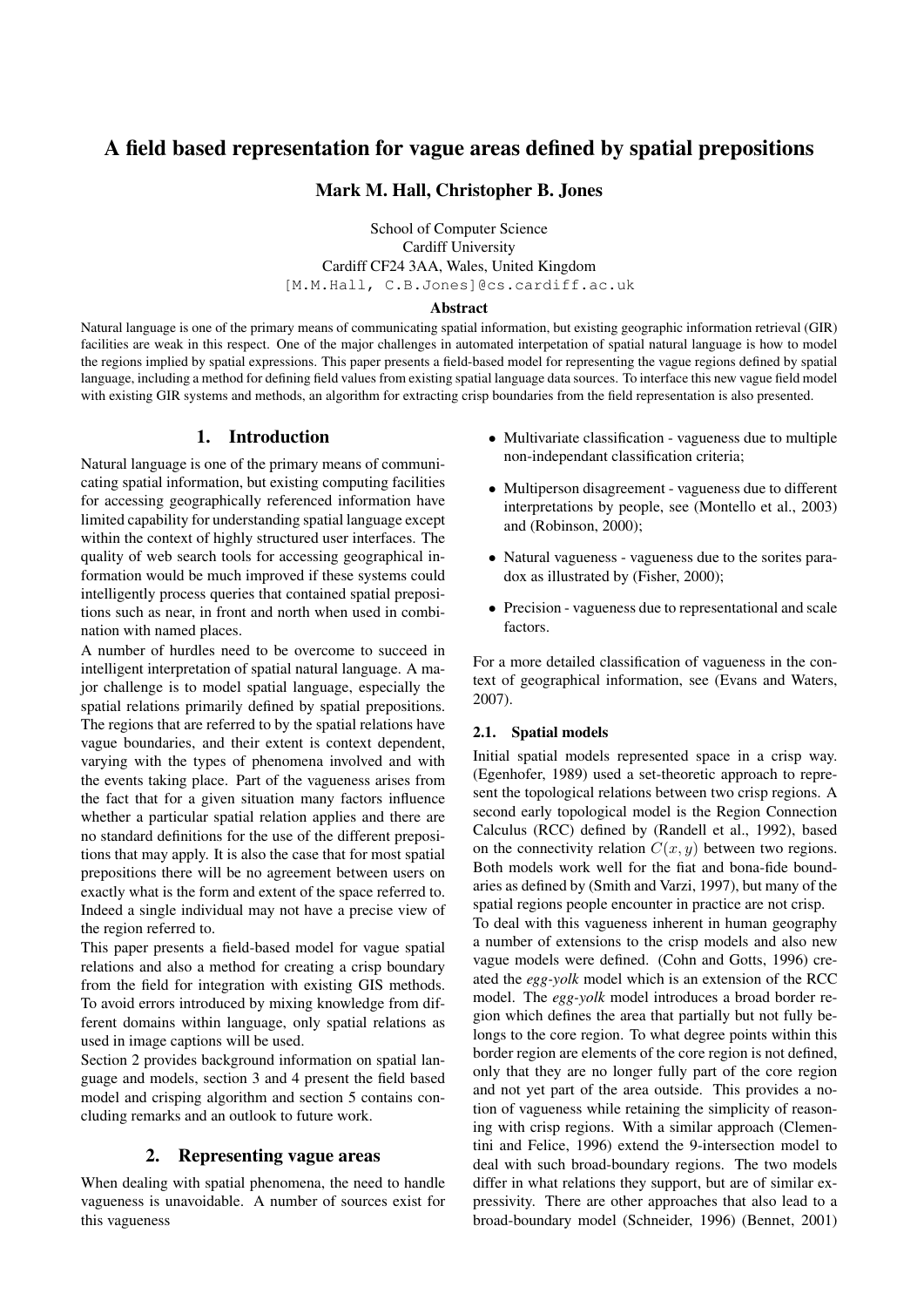(Kettani and Moulin, 1999) (Kulik, 2001), the attraction of this approach being that they allow the basic modelling of vagueness without the complexity of having to consider the inherent characteristics of the vagueness or its relationship to real-world phenomena.

To model the details of how the vagueness works, fuzzy sets have been proposed as a solution. Fuzzy sets were introduced by (Zadeh, 1965) and are an extension of classical set theory. Instead of only providing a boolean member/nonmember definition of a set, fuzzy sets provide a membership function  $\mu : X \to [0,1]$ , where 0 is classical notmember and 1 is classical member-of. In GIS (Schneider, 1999) provides a definition for fuzzy points, lines and regions. This definition is extended in (Schneider, 2000) to a full algebra for fuzzy regions. Fuzzy sets are harder to handle than crisp sets, but (Schneider, 1999) shows how fuzzy sets can be reduced to a (possibly infinite) set of  $\alpha$ -cuts. An  $\alpha$ -cut is a crisping of a fuzzy set at an arbitrary value (the  $\alpha$ value), where only those elements with membership values higher than  $\alpha$  are part of the cut, thus deriving a classical crisp set from the original fuzzy set. The advantage of this approach is that all the existing work on crisp regions can be applied to such a set of  $\alpha$ -cuts.

When using fuzzy models to represent real world phenomena, the hardest problem is the definition of the membership function. (Robinson, 2003) gives an overview of different methods for defining the membership function. The approach taken by most is to use one of the standard membership functions to approximate the actual membership function. The properties of these standard functions are well understood and they are easy to handle. (Schockaert et al., 2008) follow this path in their work on modelling phrases such as "within walking distance". They use a standard trapezoidal membership function to approximate the data they mined from the web. Similarily (Mukerjee et al., 2000) use human input to modify the shape of a standard ellipsoid field representing the extent of a spatial relation.

#### 2.2. Spatial language

Apart from maps and other graphical representations of space, the primary means for exchanging spatial information is natural language. The issues arising from spatial language and its use in accessing geographic information were raised by (Frank and Mark, 1991). The primary elements used in spatial language are count nouns referring to objects and spatial prepositions defining the spatial relations between the objects (Landau and Jackendoff, 1993). In image caption spatial language the role of the objects is taken by toponyms referring to places that are linked via the spatial prepositions. This paper focuses only on representing and handling the vague areas introduced by spatial prepositions and not on the representations of the places referred to by toponyms.

Spatial relations relate at least two objects to each other as in "A pond north of Stackpole". In this paper the object that acts as the reference object, "Stackpole" in this case, will be referred to as the *ground*, while the referred object "pond" will be called the *figure*. In the kind of spatial relations used in image captions, the *figure* object usually describes the content of the image, while the *ground* refers to a toponym

#### in the close vicinity.

(Landau and Jackendoff, 1993) showed that the number of spatial prepositions is very small compared to the number of names for shapes and locations. Thus in order to be able to describe all possible configurations, they must be very flexible with respect to the situations they can be applied to. As (Herskovits, 1985) illustrates that means that it is very hard to cleanly define how and when they can be applied, using only a simple relations based approach.

Various models have been proposed to represent and reason with spatial relations derived from natural language. (Frank, 1996) describes an algebra for reasoning on the cardinal directions. The algebra can deal with a four direction (N, E, S, W) or an eight direction (N, NE, E, SE, S, SW, W, NW) model and allows answering queries of the kind "A is north of B and B is east of C. What is the relation between A and C?". (Goyal and Egenhofer, 2000) provide a similar eight direction model, extending the Frank model by allowing the regions involved in the cardinal relation to cover more than one direction. Other qualitative models for the cardinal directions can be found in (Ligozat, 1998) and in (Kulik et al., 2002) who introduce a ranking method for objects involved in a cardinal direction. (Hernández, 1991) describes a model for qualitatively representing spatial relations in an indoor context.

These models take a purely qualitative view of the spatial relations, and do not address the issue of geometric extent implied by the spatial relations. For modelling the quantitative aspects, fuzzy sets are advantageous as they avoid having to create a crisp approximation of the representation too early in the analysis process (Altman, 1994). (Robinson, 2000) uses a fuzzy approach to model nearness at the inter-town scale. Users are presented with a set of questions "Is town A close to town B?", with both towns shown on a map and the users answer *yes* or *no*. This builds a representation of nearness for one user, which can then be combined for multiple users to produce a general fuzzy representation of nearness.

One issue that is not addressed in this paper is how strongly language and culture influence spatial representation and reasoning. (Mark et al., 2007) and (Levinson, 2003) make a very strong case for the influence of space on language and vice-versa. Contrasting that (Xiao and Liu, 2007) and (Ragni et al., 2007) found that for non-linguistic tasks focusing on latitude estimates and topological classification, no significant differences between different cultures exist. While the methods presented in this paper are applicable to any language, the data presented here is taken from UK English image captions and thus only directly applicable to UK English image caption spatial language.

## 3. A field-based model for spatial relations

As (Couclelis, 1992) illustrates, geographic space can be seen from a vector or object, or from a raster or field perspective. While currently the object view dominates in GIS software, most of the data handled by these systems are actually more field-like in nature. This is especially true for the spatial relations this paper focuses on, which describe regions in which the membership to the spatial relation varies across the whole region. (Nishida et al., 1987)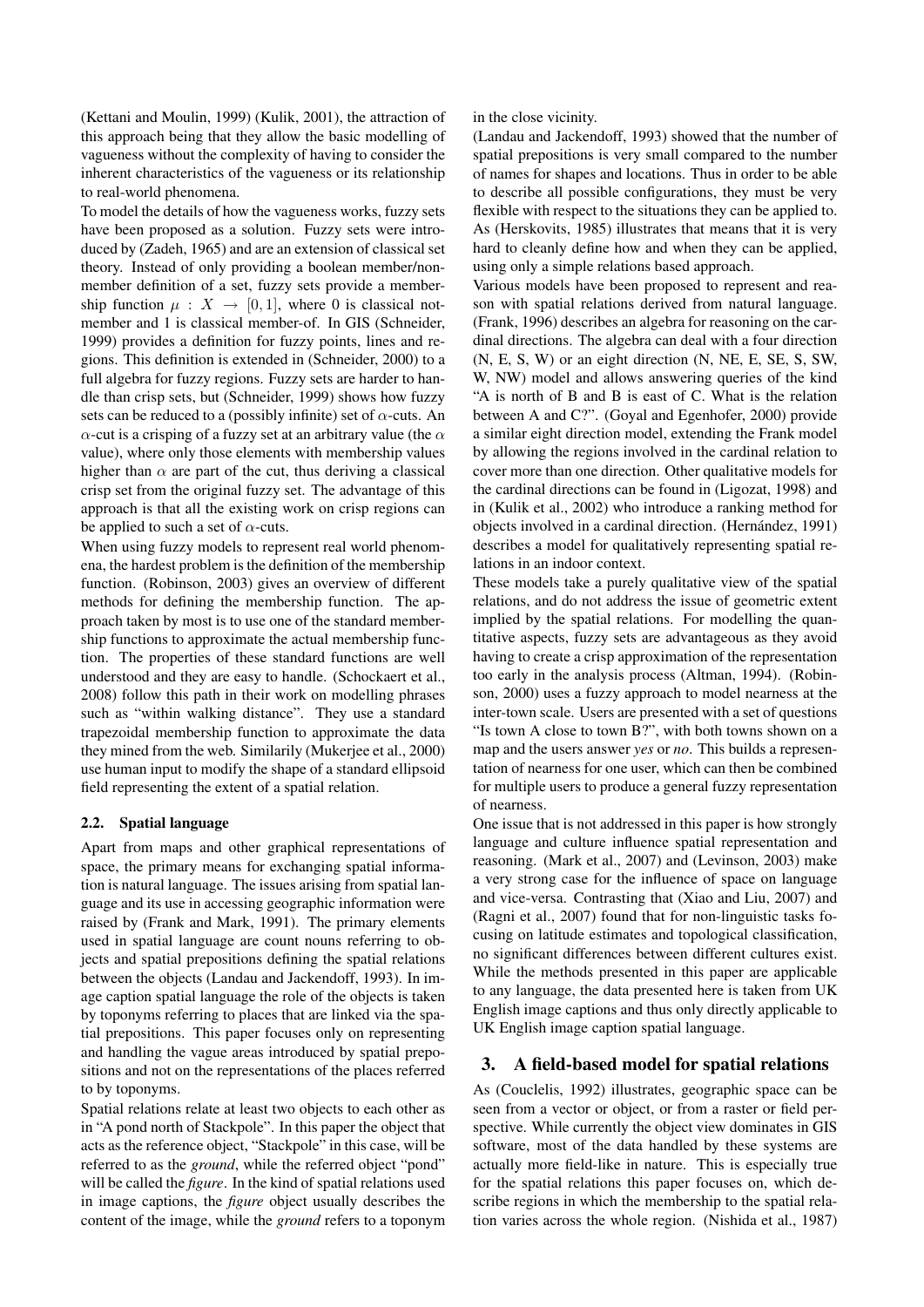describe a field model for placing objects in a spatial scene, but how empirical data would work into the field is unclear. For representing spatial relations such as "north of", a field based approach has one strong advantage over traditional crisp and *egg-yolk* models, in that it can accurately represent the level of membership at each point and does not only provide a rough approximation. The fuzzy models described earlier are much closer to a field representation, but the field model does offer an advantage. The hardest problem for fuzzy models is determining the membership function. Also it is difficult to combine multiple membership functions into one final result, in those cases where multiple factors are relevant to the membership. A field based model avoids both problems, as the field values can be taken directly from the data source, without having to be fit into a functional model first.

The field model for spatial relations is represented as an  $n \times n$  matrix, with the ground for the spatial relation usually located at  $(\frac{n}{2}, \frac{n}{2})$ , although that is not necessary and in the examples presented, the ground is placed further towards the bottom of the field to improve image clarity. Each field cell holds a membership value that is defined on the interval [0, 1], with 0 signifying no membership and 1 complete membership to the spatial relation. Depending on the spatial relation used the size of each raster cell can be varied, but for the spatial relations described here, a cell size of 50x50m has been determined to be the best compromise between spatial resolution and computational complexity.

Using this model a number of spatial relations have been modelled, with the results for "north of" presented here. The raw data that the field is based on, were taken from the Geograph project. The Geograph<sup>1</sup> project aims to cover each square kilometre of the UK with a representative photograph. These photographs contain a caption and location information from GPS units. Since the aim is to create representative photographs, the captions chosen tend to be spatial in nature, describing the location of the photograph and not only its contents. As such the project represents an ideal source of spatial linguistic information. The Geograph project has provided a database dump of roughly 350,000 records, containing image captions and location information, but not the actual images themselves.

The first step in constructing the field is extracting uses of the desired spatial relation from the Geograph captions.  $GATE<sup>2</sup>$  is used for part of speech tagging and the identification of spatial relations. Identifying toponyms in captions is not an easy task, but based on an analysis of the image captions, a simple metric was devised. Any word that starts with an uppercase letter is assumed to be a candidate toponym. Combined with a list of excluded words such as "A" and "The", this metric provides good results.

The tagged captions are then matched against patterns of the form " $\langle$ spatial relation $>$  $\langle$ toponym $>$ ", in this case "north of <toponym>". The hypothesis employed was that the GPS coordinates of the image and the location of the toponym matched by the pattern formed one valid use for the spatial relation. As each spatial relation appears multiple



Figure 1: Field model representation: Initial point cloud, smoothed field  $(\times$  marks the ground toponym location)

times it is possible to build up a set of valid uses, which then feed into the field representation.

The toponyms are geocoded using the Geonames.org service, which returns a point representation of the centre of the toponym location. No toponym disambiguation was performed, except for only accepting exact toponym matches. As the distances involved in the spatial language of image captions tend to be short (most less than 5km), an incorrect disambiguation is immediately clear as a statistical outlier. For each of the patterns the GPS co-ordinates of the image and the location of the toponym are combined to calculate the angle and distance of the image location from the ground toponym.

These distance/angle pairs are then plotted onto the field, relative to the ground toponym. As this method combines distance and angle data from multiple captions, it is necessary to guarantee that the scale involved in all captions is the same. The area "north of" a point of interest such as a church will have a different scale to that "north of" a town or village. The Geonames.org service in addition to the location of the toponym also provides information on the toponym's type and in the data presented here only toponyms of the type *populated place* were used. In combination with the fact that when locating images only very local information is used, this gives a high confidence in the data. Figure 1 shows the plot of the spatial relation "north of <toponym>". The plotted field is then smoothed using a 30x30 cell rectangular kernel and the resulting values normalised to the [0, 1] range, so that the crisping algorithm can be applied.

#### 4. Crisping the field model

The field model provides a very powerful representation for spatial relations, but for using the results in other GI systems or applying existing crisp methods, a vector based representation is required. This crisping makes it possible to use a vague representation of "north of" as the input into a crisp spatial query in current GI systems. The crispings should always have meta-data associated with them, that document that the crisp representation is just one possible crisping, and not a normative result for the spatial relation. In fuzzy models  $\alpha$ -cuts (Klir and Yuan, 1995) or centre of area methods (Power et al., 2001) (Palanciogla and Beard, 2001) are employed to crisp the fuzzy representation. While the  $\alpha$ -cut method could also be applicable to the field model, this paper presents an active contour based crisping algorithm. The advantage of an active contour crisping algorithm is that further constraints and influences

<sup>1</sup>http://www.geograph.org.uk

<sup>2</sup>http://gate.ac.uk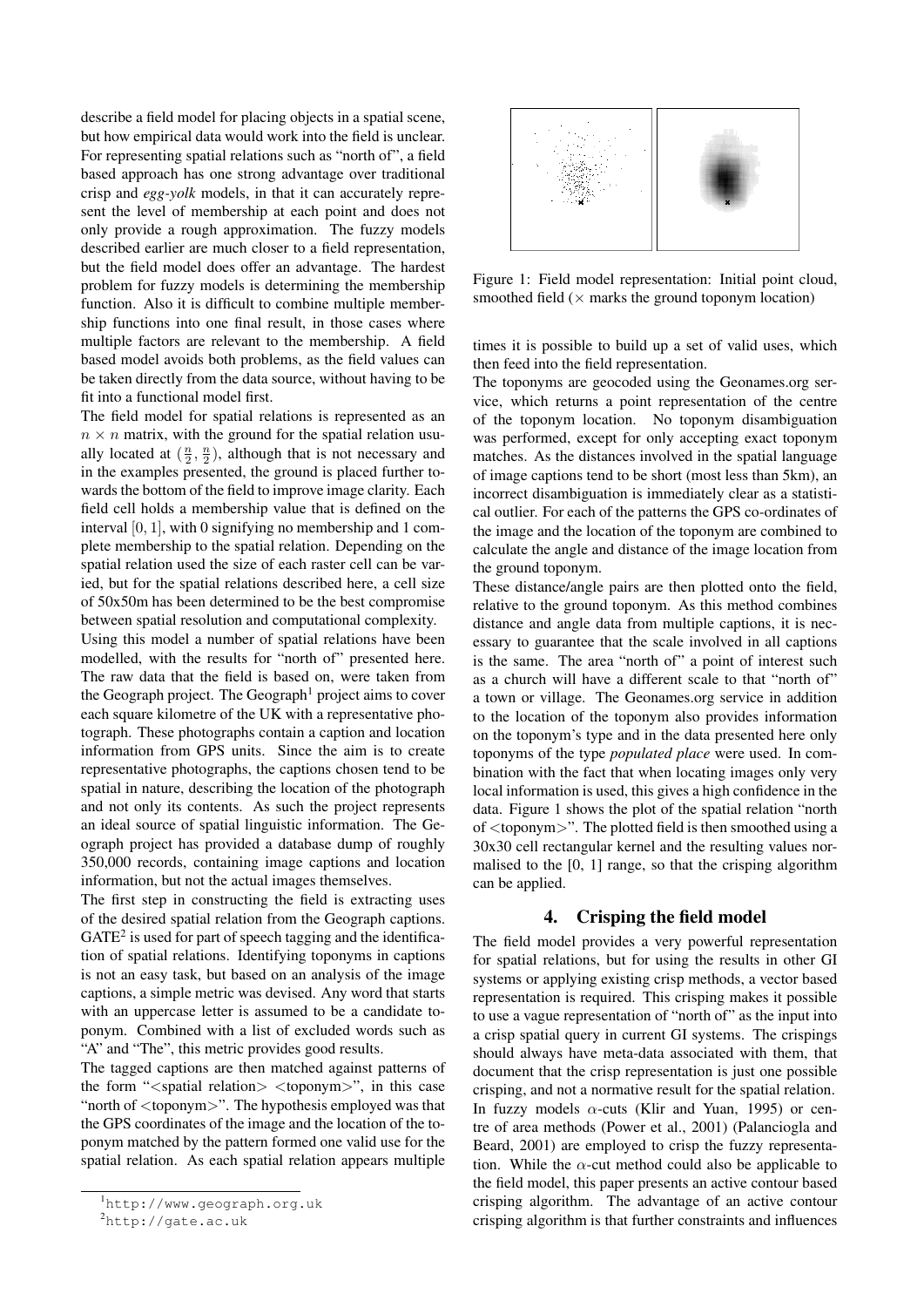can easily be integrated into the crisping algorithm. Examples of such constraints might be hard boundaries such as shorelines or mountains, or softer influences like the influence of road-connectivity on the shape of the relation, or the conflicting influence of other spatial relations that could be used to describe the location.

Active contour models were first introduced by (Kass et al., 1988) for finding boundaries in image data. They are defined as energy minimising functions, consisting of an internal energy that is responsible for maintaining the active contour's shape and an external energy that represents the data to be modelled (equation 1). In image processing the internal energy is usually defined so as to maintain an even spacing between the control points and also to smoothen the angles at each point (Lam and Yan, 1994). The external energy is then defined by the image being processed. Frequently the energy source is the gradient of the image, the active contour is then attracted to boundaries in the image where the gradient is steepest (Lam and Yan, 1994). These kinds of active contours are frequently employed in medical image feature extraction (Shang et al., 2008).

$$
E(s) = E_{int}(s) + E_{ext}(s)
$$
 (1)

Active contours have also been used in the GIS field, (Burghardt, 2005) and (Steiniger and Meier, 2004) use them for line smoothing in map generalisation applications. For the line smoothing used in map generalisation, no external energy is needed. The active contour is initialised with the points of the original line and the smoothing is defined solely by the internal energy. An external energy is only applied if the active contour should also maintain a distance from certain points, as in the situation when the active contour overlaps with another line in the map. Then proximity of the control points on the second line acts as the external energy pushing the active contour away from the second line.

The key difference between using active contours for crisping the field representation and the previously listed problems, is that the crisping problem lacks a clearly defined border to which the active contour could be attracted. To counter this a third energy has been introduced, which forces the active contour to contract towards the centre of the spatial relation field. The active contour now consists of three energies (equation 2).  $E_{int}(s)$  maintains the active contour's shape,  $E_{relation}(s)$  is the external energy defined by the spatial relation field and  $E_{contract}(s)$  specifies the contraction energy.

$$
E(s) = \alpha \cdot E_{int}(s) + \beta \cdot E_{relation}(s) + \gamma \cdot E_{contract}(s)
$$
 (2)

A greedy algorithm has been designed, that iteratively finds a solution to the crisping problem. For computational reasons, instead of working directly on the scalar values, a vector representation has been chosen. On each iteration  $E_{int}(s)$  is calculated for each control point by first determining the vector from the predecessor control point to the successor control point. The mid-point of this vector is then calculated and the internal energy is defined as the vector



Figure 2: Four states in the active contour process for "north of <toponym>": Initial position, intermediate shape 1 and 2, final result ( $\times$  marks the ground toponym location)

from the current control point to that mid-point. This maintains a smooth curvature and an even spread between the control points.

 $E_{relation}(s)$  is calculated from the original field data by applying the gradient operator to it, creating a vector field, the gradient flow field. For each point in the original scalar field the gradient operator finds the neighbouring point with the largest difference in the scalar value. This defines the direction of the vector and the length is then calculated from the difference in the scalar values.  $E_{contract}(s)$  is defined directly as a vector field in which all vectors point to the area within the relation field with the highest membership value and are of equal length, providing a constant contraction energy.

Each of these energies has a weight associated with it, the manipulation of which modifies the final contour form. The  $\alpha$  weight modifies the internal energy of the active contour. Increasing the value creates a stiffer active contour, while lowering it allows sharp corners to appear. The contraction weight  $\gamma$  controls how far the active contour contracts. A high value leads to a smaller final result, while a smaller value produces a larger active contour. The weight  $\beta$  on the relation energy acts as a balance between the two other weights. For example increasing the internal energy weight  $\alpha$  will also lead to a slightly stronger contraction. In order to maintain the same level of contraction,  $\beta$  is increased, maintaining the amount of contraction, but now with a more rigid active contour. The results shown in figure 2 used weights of  $\alpha = 70$ ,  $\beta = 255$ ,  $\gamma = 110$ .

After weighting each energy, the vectors are combined and the control point is then moved one cell in the direction of the total energy vector. The length of the total energy vector is not taken into account. As the control point is immediately updated, it changes its influence on the internal energy of the next control point. This means that the algorithm will find locally optimal solutions for each control point, but the results will not necessarily be globally optimal. Determining when to terminate the algorithm is a hard problem.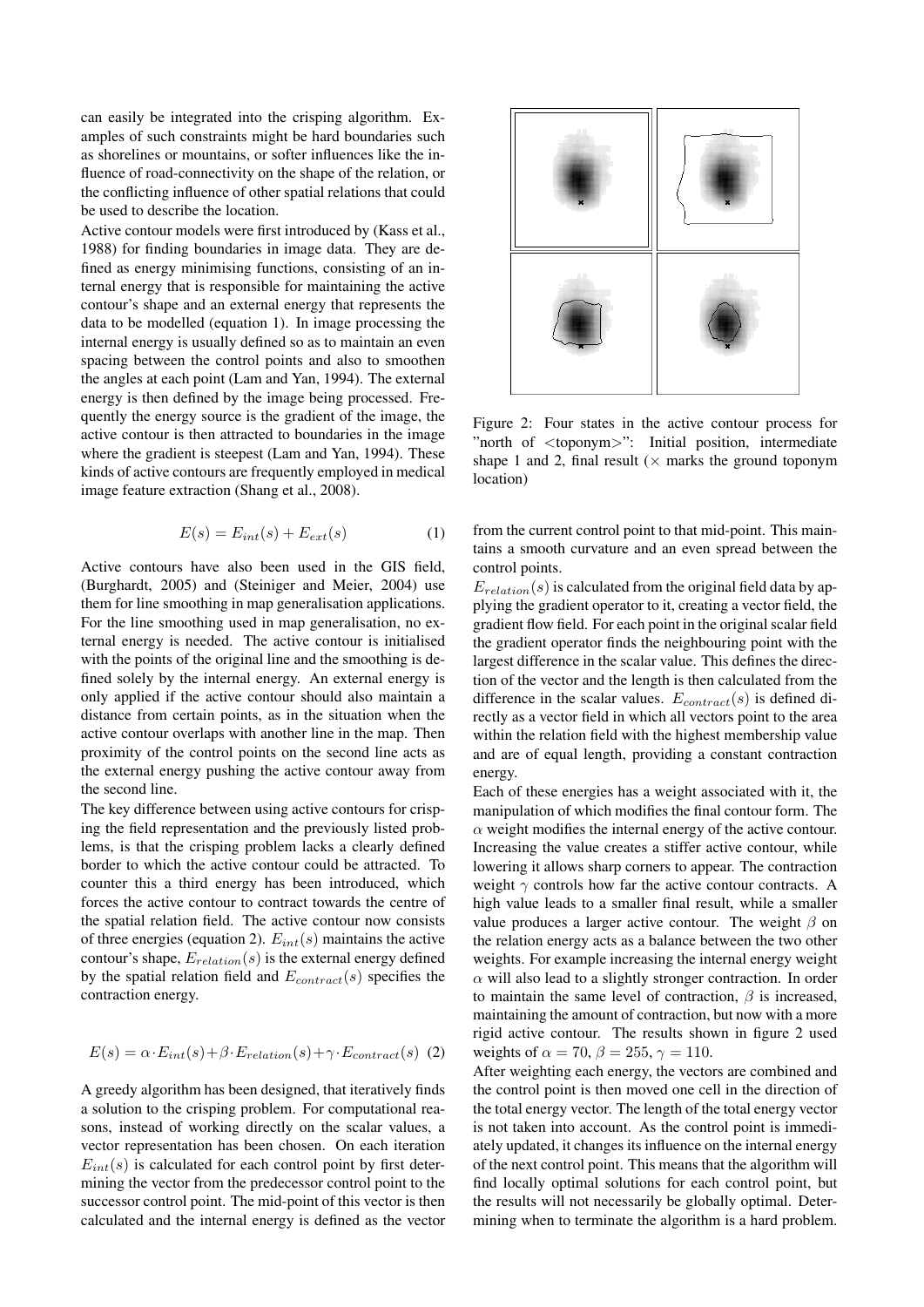Multiple termination criteria are under consideration, but currently a hard limit of 400 iterations is implemented.

When applying the algorithm to an image caption, after the algorithm terminates, the co-ordinates for the crisp boundary are calculated from the active contour control points based on a mapping of the ground location in the field to the actual location of the toponym from the image caption.

#### 4.1. Evaluation

As the crisping algorithm is essentially arbitrary, it is necessary to provide a confidence value for it. This confidence value is not a measure of whether the generated shape is correct or not, but describes how confident the algorithm is that the resulting polygon is acceptable to a majority of people. The confidence function  $C(s, t) \rightarrow [0, 1]$  is defined on the active contour s and a test set of valid uses of the spatial relation r. These valid uses can either be automatically calculated from an existing data set such as the Geograph data, or elicited directly from users using other methods.

$$
C(s,t) = 1 - \left| \frac{\frac{count(t)}{2} - inside(s,t)}{\frac{count(t)}{2}} \right|
$$
 (3)

In the confidence function the confidence is highest at the point where half the points in the test set are outside and half inside the active contour. The confidence decreases as the active contour covers either less or more of the test set. The rationale behind this is that the confidence in the active contour result is highest when the number of test points inside and outside the active contour are the same. In this situation the number of people who would say that the relation extends further is in balance with the number of people who would say that the relation does not extend that far, increasing the likelihood that both groups agree that the result is an acceptable approximation of what they believe to be true. The final active contour shown in the fourth image of figure 2 has a confidence value  $C = 0.96$ .

## 5. Conclusion and future work

This paper presented a field-based model for representing vague areas defined by natural language spatial relations. In order to interface the model with current crisp-region based models, a crisping algorithm based on active contours is described. The model and crisping algorithm are applied to the domain of spatial language in image captions and the field creation and crisping is demonstrated on data generated with image captions taken from the Geograph project. The major advantage of the field model over current broad boundary and fuzzy models is that it allows the precise modelling of vague regions, while avoiding the complexity of fuzzy representations. As few current GI systems support vague regions, the crisping algorithm makes it possible to easily integrate the field model into existing systems and methods.

Due to the nature of the data that forms the basis for this work, the results are restricted to the context of image captioning and the scale of populated places. Future work will focus on extending the model to further contexts, spatial relations and scales. This will include dealing with differing spatial reference frames. The focus will also be on acquiring spatial relation extents directly from people and on how different languages influence these extents.

## Acknowledgements

We would like to gratefully acknowledge contributors to Geograph British Isles (see http://www.geograph.org.uk/credits/2007-02-24, whose work is made available under the following Creative Commons Attribution-ShareAlike 2.5 Licence (http://creativecommons.org/licenses/by-sa/2.5/).

This material is based upon work supported by the European Community in the TRIPOD (FP6 cr n045335) project.

## 6. References

- D. Altman. 1994. Fuzzy set theoretic approaches for handling imprecision in spatial analysis. *International Journal of Geographical Information Science*, 8(3):271–289.
- B. Bennet. 2001. Application of supervaluation semantics to vaguely defined spatial concepts. In *Spatial Information Theory. Foundations of Geographic Information Science : International Conference, COSIT 2001 Morro Bay, CA, USA, September 19-23, 2001. Proceedings*, pages 108–123.
- D. Burghardt. 2005. Controlled line smoothing by snakes. *GeoInformatica*, 9(3):237–252.
- E. Clementini and P. Di Felice. 1996. An algebraic model for spatial objects with indeterminate boundaries. In *Geographic Objects with Indeterminate Boundaries*, pages 155–169. Taylor and Francis.
- A.G. Cohn and N.M. Gotts. 1996. The 'egg-yolk' representation of regions with indeterminate boundaries. In *Proceedings, GISDATA Specialist Meeting on Geographical Objects with Undetermined Boundaries*, pages 171–187. Francis Taylor.
- H. Couclelis, 1992. *People manipulate objects (but cultivate fields): Beyond the raster-vector debate in GIS*, volume 639/1992 of *Theories and Methods of Spatio-Temporal Reasoning in Geographic Space*, pages 65–77. Springer Berlin / Heidelberg.
- M.J. Egenhofer. 1989. A formal definition of binary topological relationships. In *3rd Internationl Conference, FODO 1989 on Foundations of Data Organizationand Algorithms*, pages 457–472. Springer-Verlag New York.
- A.J. Evans and T. Waters. 2007. Mapping vernacular geography: web-based gis tools for capturing 'fuzzy' or 'vague' entities. *International Journal of Technology, Policy and MAnagement*, 7(2):134–150.
- P. Fisher. 2000. Sorites paradox and vague geographies. *Fuzzy Sets and Systems*, 113(1):7–18.
- A.U. Frank and D.M. Mark, 1991. *Language Issues for Geographical Information Systems*, pages 147–163. Geographical Information Systems: Principles and Applications. London: Longman.
- A.U. Frank. 1996. Qualitative spatial reasoning: Cardinal directions as an example. *International Journal of Geographical Information Science*, 10(3):269–290.
- R. Goyal and M. J. Egenhofer. 2000. Cardinal directions between extended spatial objects. *IEEE Transactions on Knowledge and Data Engineering*.